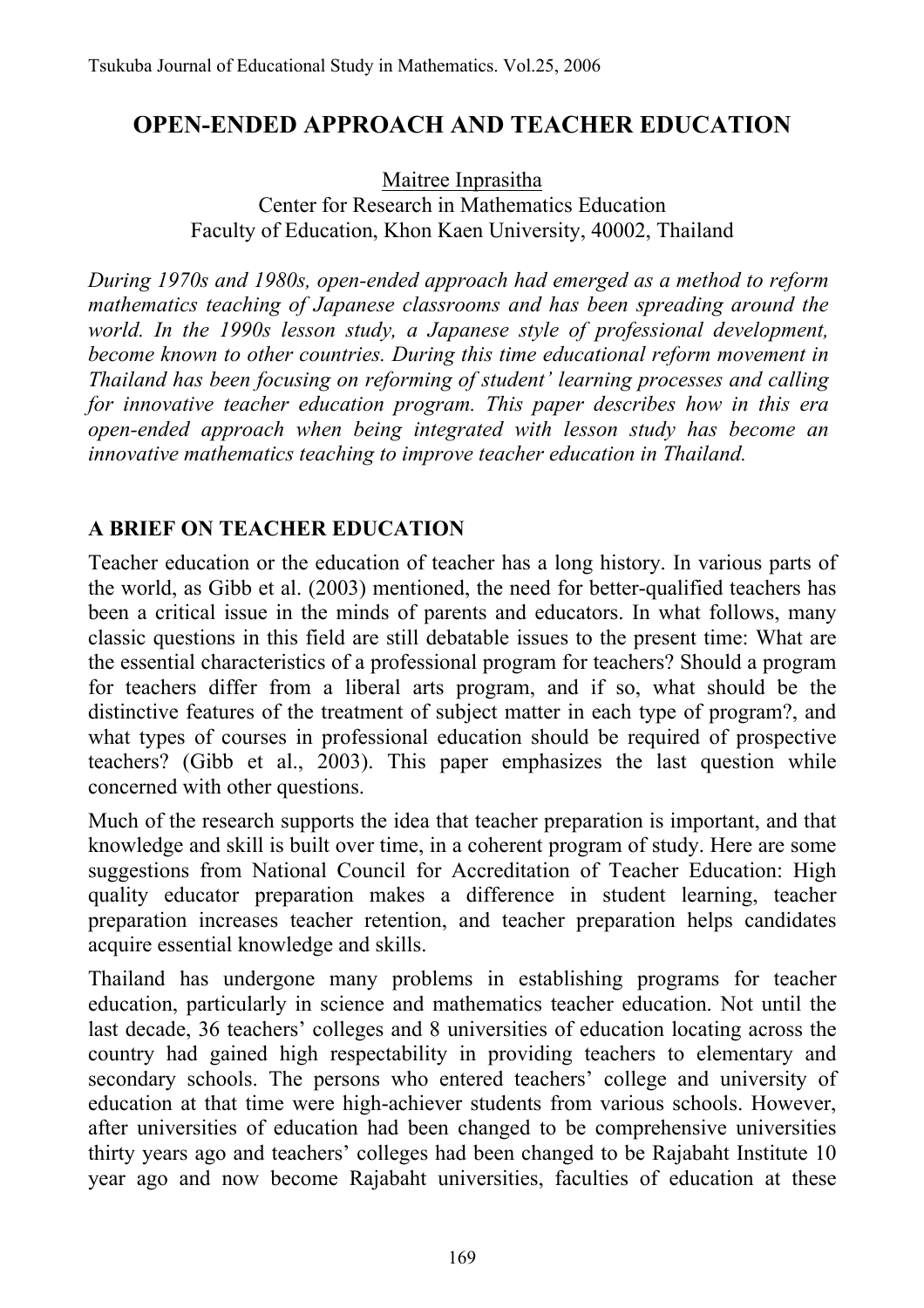#### Maitree Inprasitha

universities have become ′second-class′ faculties in terms of their profile. The graduates feel inferior to graduates from other programs and often have negative attitudes towards their career. This is a crucial problem for most teacher education programs currently.

After the 1999 Educational Acts was enacted, Thailand was put into an educational reform movement. Most school teachers have been attempting to improve their teaching practice. Unfortunately, they lack any innovation to improve their everyday work. Most teachers still use a traditional teaching style focusing on coverage of contents, but they neglect to emphasize students' learning processes and their attitudes toward learning with understanding. More importantly, a number of teachers classify themselves into a reforming group (e.g., master teachers, initiative teachers etc.,) but in effect do not realize that they are still in an old paradigm.

Regarding this point, there are many crucial aspects of the educational reform movement in many countries. Among other things, teacher training is a central issue. Teachers need to learn how to capture students` learning processes and to examine their own practice, etc. However, we lack clarity about how to best design initiatives that involve the examination of practice (Ball, 1996; Lampert, 1999; Shulman, 1992; cf., Fernandez et al., 2003)

Among other alternatives, lesson study is a comprehensive and well-articulated process for examining practice that many Japanese teachers are engaging in (Fernandez, Cannon & Chokshi, 2003). In fact, recently a number of American researchers and educators have suggested that lesson study might be an incredibly beneficial approach to examining practice for US teachers (Lewis&Tsuchida, 1997; Stigler&Hiebert, 1999; Yoshida, 1999; cf., Fernandez et al., 2003).

However, the most difficult part of implementing lesson study in a new classroom culture is that how to get started. Teachers who are new to this approach always insist asking where the first lesson comes from, and how to know that is a study lesson worth for continuing study. To shift from making lesson plan according to the topics ascribed in the curriculum to making lesson plans that will satisfy the long goal as expected in lesson study is not an easy work. It demands changing of teachers' beliefs while challenging them to encounter a new paradigm of teaching mathematics. To solve this problem, using open-ended approach in order to create *a rich mathematical activity* is the most important part of making the first study lesson.

#### **A BRIEF ON OPEN-ENDED APPROACH**

Open-ended approach originated in Japan during 1970s. Between 1971 and 1976, Japanese researchers carried out a series of developmental research projects on methods of evaluating higher-order-thinking skills in mathematics education using open-ended problems as a theme (Becker and Shigeru, 1997). This approach started with having students engaging in open-ended problems which are formulated to have multiple correct answers "incomplete" or "open-ended". In terms of teaching method,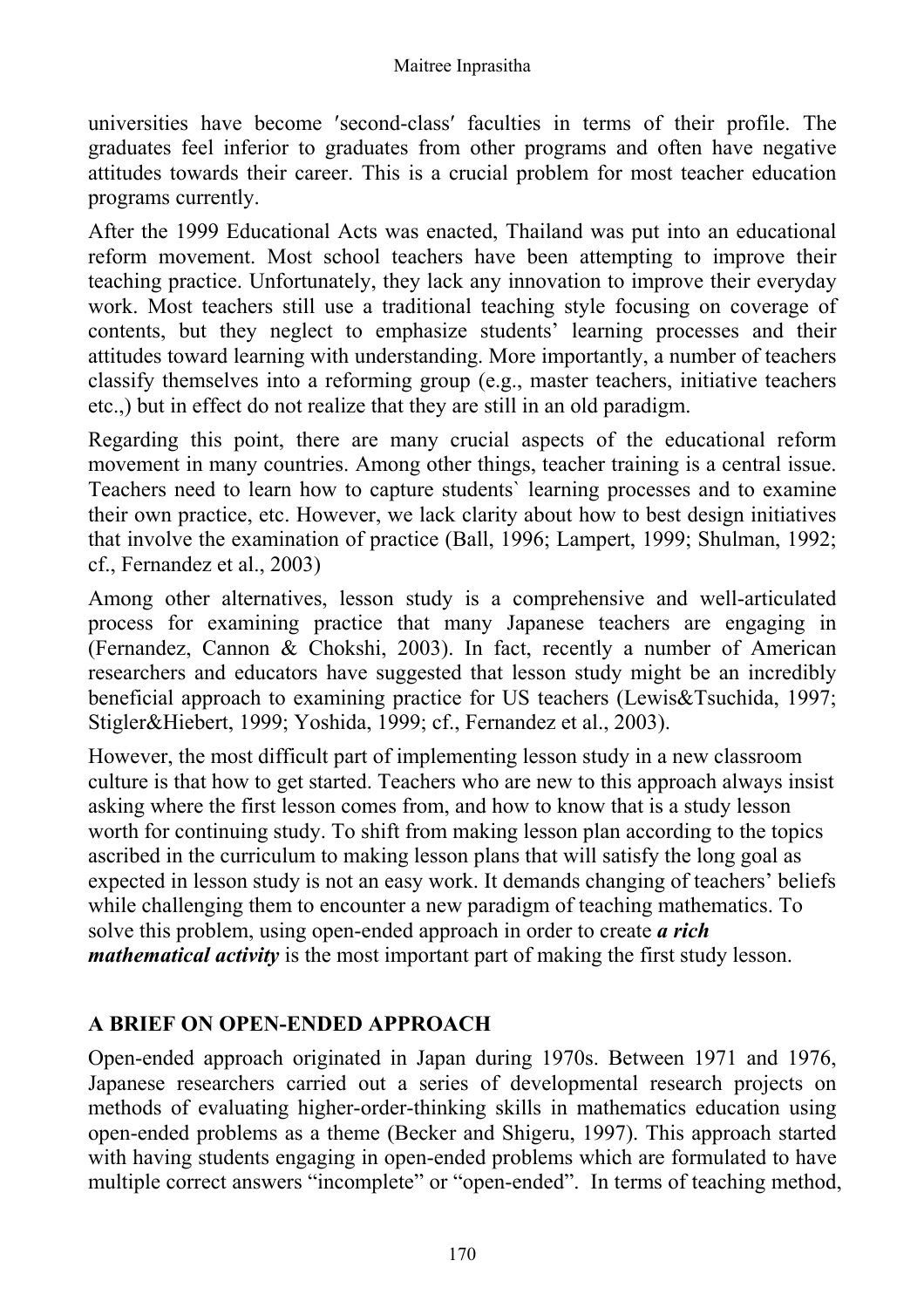one "open-ended" problem is posed to the students first, then, proceeds by using many correct answer to the given problem to provide experience in finding something new during the problem-solving process. Mathematical activities generated by openended problems are very rich and subtle so as teachers can evaluate student's higherorder-thinking skills. In a sense, open-ended problem is a good start for creating the first study lesson for the purpose of study in lesson study approach.

Constructing a good open-ended problem is not an easy task. Suggestions for constructing appeared on *The Open-ended Approach: A New Proposal for Teaching Mathematics* may help doing that. However, for the new comers those suggestions are still very difficult.

Japanese teachers have long experiences in developing story problems. Thus, they can implement the suggestions just mentioned in order to make their own open-ended problems. However, for Thai teachers they are familiar with introducing new contents to students through some examples and exercises. It is very difficult for them to organize many mathematical concepts into a problem situation, which is an important part of open-ended problems. This kind of problem situation has to be formulated so that mathematical activity can be naturally generated from it. In what follow, the project introduces the concept of presenting the problem situation in terms of some 3- 5 short instructions instead of presenting in terms of story.

In this way, it is easy for students to start mathematical activity from the given openended problems. It is also so suitable for teachers to investigate how their formulated open-ended problems have been engaged in by the students. This will be helpful for them to revise their open-ended problems which included in lesson plan. This will be a good start of lesson study.

### **AN EXEMPLAR OF NTEGRATING OPEN-ENDED APPROACH AND LESSON STUDY**

To illustrate how to implement the idea mentioned above into teaching practice, the author conducted a small project with 15 student teachers enrolled in the practicum teaching course. This attempt is an expansion of the meanings of professional development and also the notion of lesson study. Similar to professional development of school teachers, student teachers need to examine their own practice. In the 2002 academic year, the Faculty of Education at Khon Kaen University, in an attempt to improve teacher education program, conducted a project to investigate how student teachers develop their worldview on teaching practice and to investigate how school students in the classrooms using the Open-Approach method of teaching recognize their learning experiences.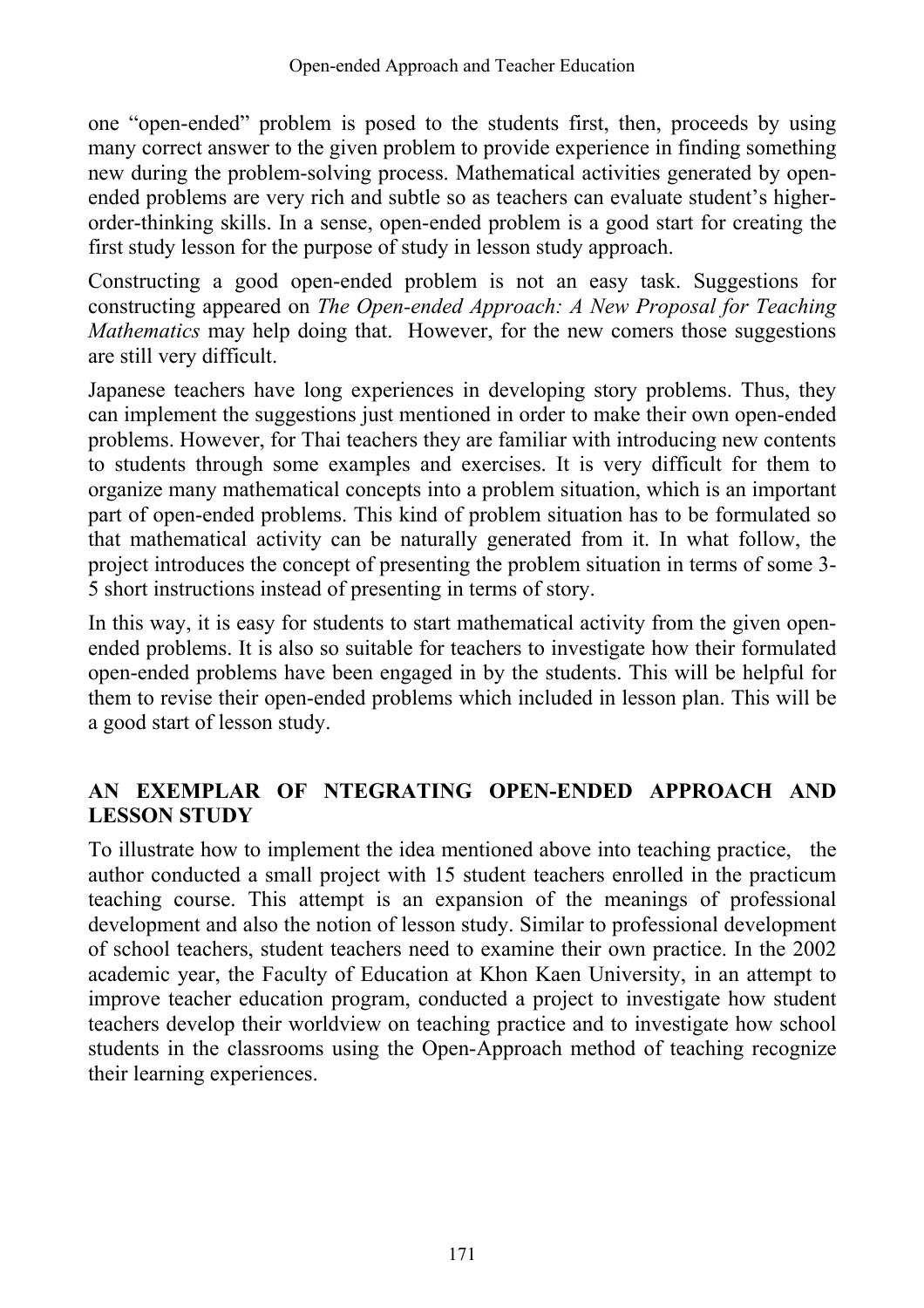## **Overview**

The project was conducted in the 2002 academic year in 7 schools in Khon Kaen province in the northeastern part of Thailand. It is aimed at investigating changes in student teachers' worldview on their professional development when using the Open-Approach method of teaching (Nohda, 2000). The project is also aimed at clarifying how school students recognize their learning experiences. Fifteen student teachers voluntarily participated in this project and 1200 junior highschool students responded to the survey. Those student teachers enrolled in the forth year of the bachelor degree program at the Faculty of Education, Khon Kaen university. According to the requirement of the program, they had to conduct their practicum teaching at their selected schools for one semester (about four months and a half). They had to follow some regular activities designed by the program and had to follow some additional required activities designed by the research project. In what follows, regular activities and required activities for this project are described.

## **1) The Research Project Settings**

### **1.1 Regular activities requiring all student teachers to do**

All student teachers had to teach in Khon Kaen urban area 6-8 periods (about 50 minutes for one period) a week. The school teachers who serve as school supervisors can assign appropriate work to the student teachers. For one semester, the student teachers were supervised 4 times by school supervisors and another one time by supervisors from the faculty. They also had to conduct a classroom research under advisorship of his/her research advisor. Furthermore, they had to attend seminar or to meet their research advisors on every Friday afternoon (approximately three hours).

#### **1.2 Required activities for the research project**

Fifteen student teachers who participated in the research project had attended a onemonth workshop for constructing lesson plans to be used later in the first semester of 2002 academic year. They were grouped according to school levels they intended to teach. Six were in the 7th-grade group. Five were in the 8th-grade group and four in the 9th-grade group. Coached by the researcher, they spent about 6 hours a day constructing lesson plans using open-ended problems. Ten units of lesson plans to be used for 10 weeks were completed before they went to schools. The remaining 5 units were conducted afterward.

In order to have a chance to share their experiences of teaching by the open-approach method, the 15 student teachers attended a special seminar organized by the researcher on every Friday. In this seminar they expressed their common concerns, interesting points, changes of some particular students' behaviors, and etc. Furthermore, they were expected to develop some ideas in order to conduct classroom research.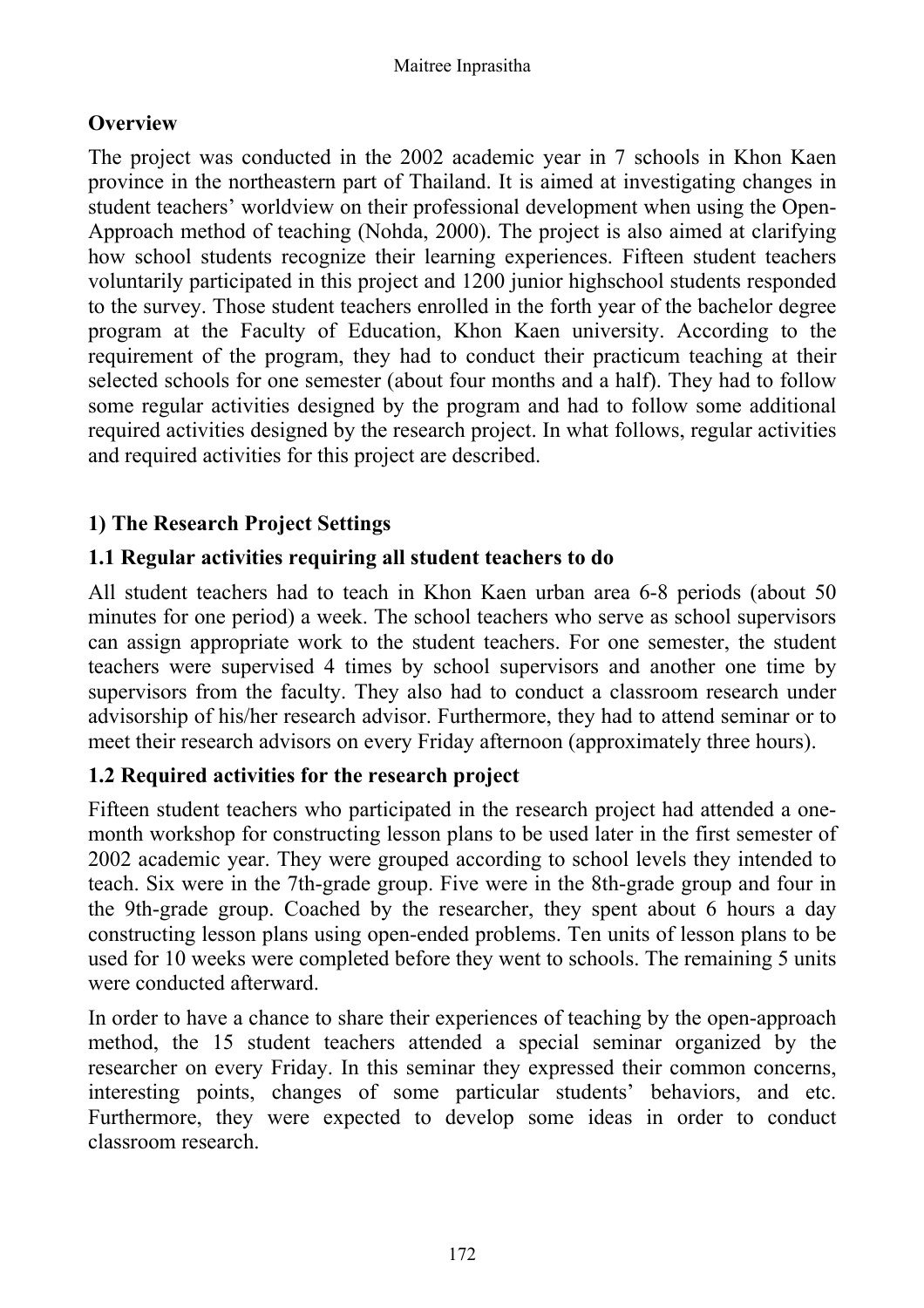During the whole semester, they also had to make a journal related to their experiences of teaching with the open-approach method. This journal was used for discussion in the special seminar on Friday.

#### **1.3 Parts of the Research Results**

In response to the aims of the research project, research results will be described in two categories: Change in student teachers' worldview on teaching practice and learning experiences of students in the classrooms using the open-approach method of teaching.

#### **1.3.1 Change in student teachers' worldview on teaching practice**

During the first half of the semester all student teachers in the project experienced the difficulty in adjusting to their roles in classroom organization. Participating in Friday seminar made most of the student teachers gradually change their worldviews on teachers' role. The most critical point of change depended upon encountering different experiences of their friends. Sharing experiences with their friends in Friday seminar not only resolved their common concerns but also developed their worldview on teaching practice which in turn reflecting their worldview on professional development. The most important aspect of student teachers' worldview is that teaching mathematics does not mean only focusing on the coverage of content. Emphasizing on students' learning processes, original ideas and also attitudes towards learning mathematics satisfying one's competence is more importantly.

Most of the student teachers developed positive attitudes towards doing research during teaching practice. They have come to realize that doing classroom research can help them develop a wider perspective on how to view their classrooms. Moreover, they acknowledged that classroom research may help improve teachers' everyday practice.

Most importantly, student teachers in the project changed their attitudes towards learning from academic learning to life-long learning. Their paradigm on teaching and learning has been shifted into a new one which is seen a unification of their way of life and their learning. This also influences their educational values on their own contribution to society, the core values demanding for Thai society.

#### **1.3.2 School students' recognition of learning experiences in the classrooms using Open-Approach method of teaching**

In what follows, some of school students' learning experiences are illustrated according to items in the survey of about 1200 secondary school students in the above-mentioned 7 schools who experienced the open-approach method of teaching.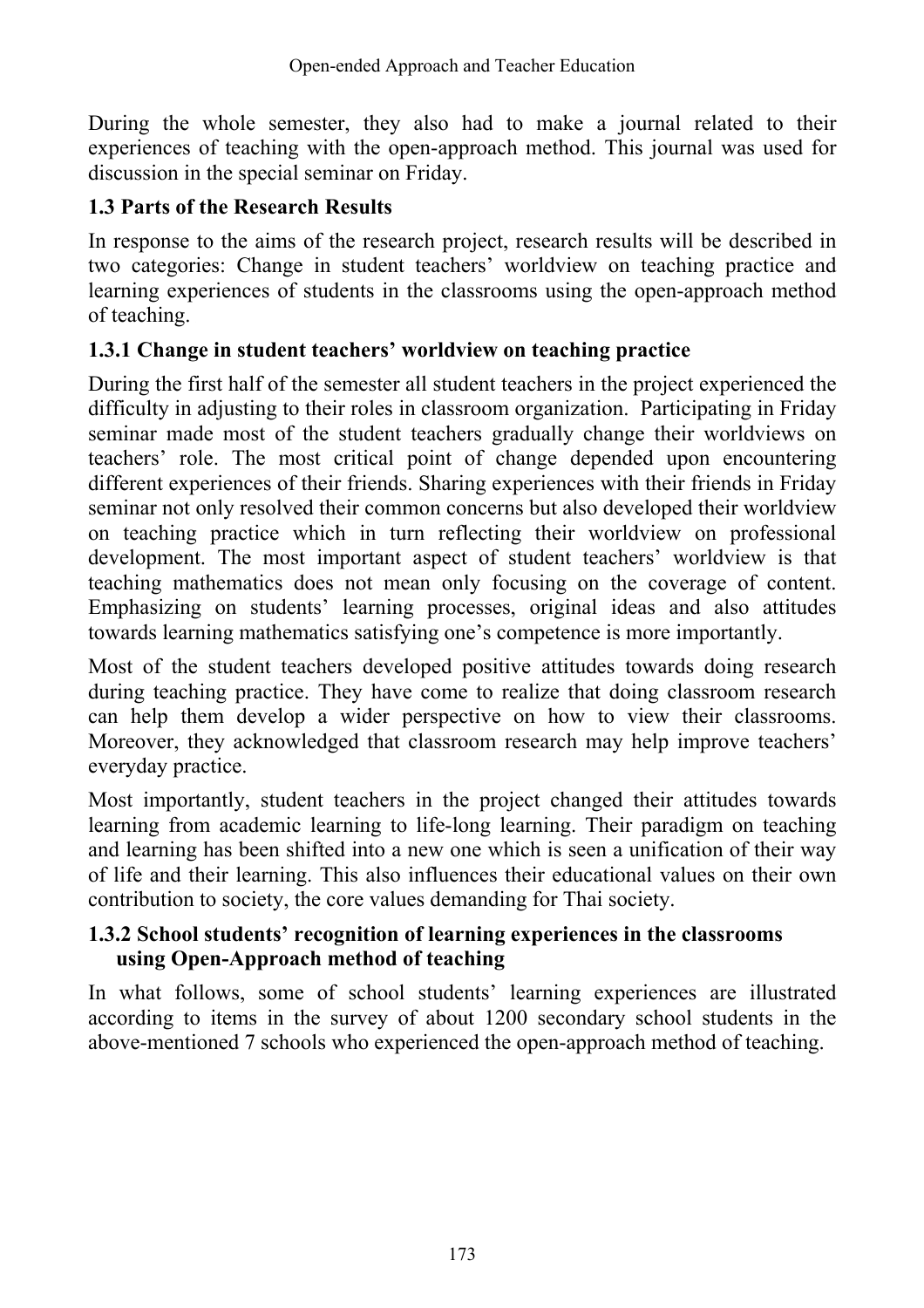**Figure 1** showing the responses to the item "Give the reasons why do you like doing activity in the classrooms?" (Select from the given choices)



1: More Active 2: More Thinking 3: More Playing 4: Use Art knowledge

5: Good atmosphere, friendship 6: Do something originally 7: Feel like independent time 8: Feel like be more valuable 9: Do real practice with given materials 10: Summarize some ideas by themselves (or by own group) 11: When think out, feel like "genius" 12: Feel not be boring.

**Figure 2** showing the responses to the item "Give the reasons why you do not like doing activity in the classrooms?" (Select from the given choices)

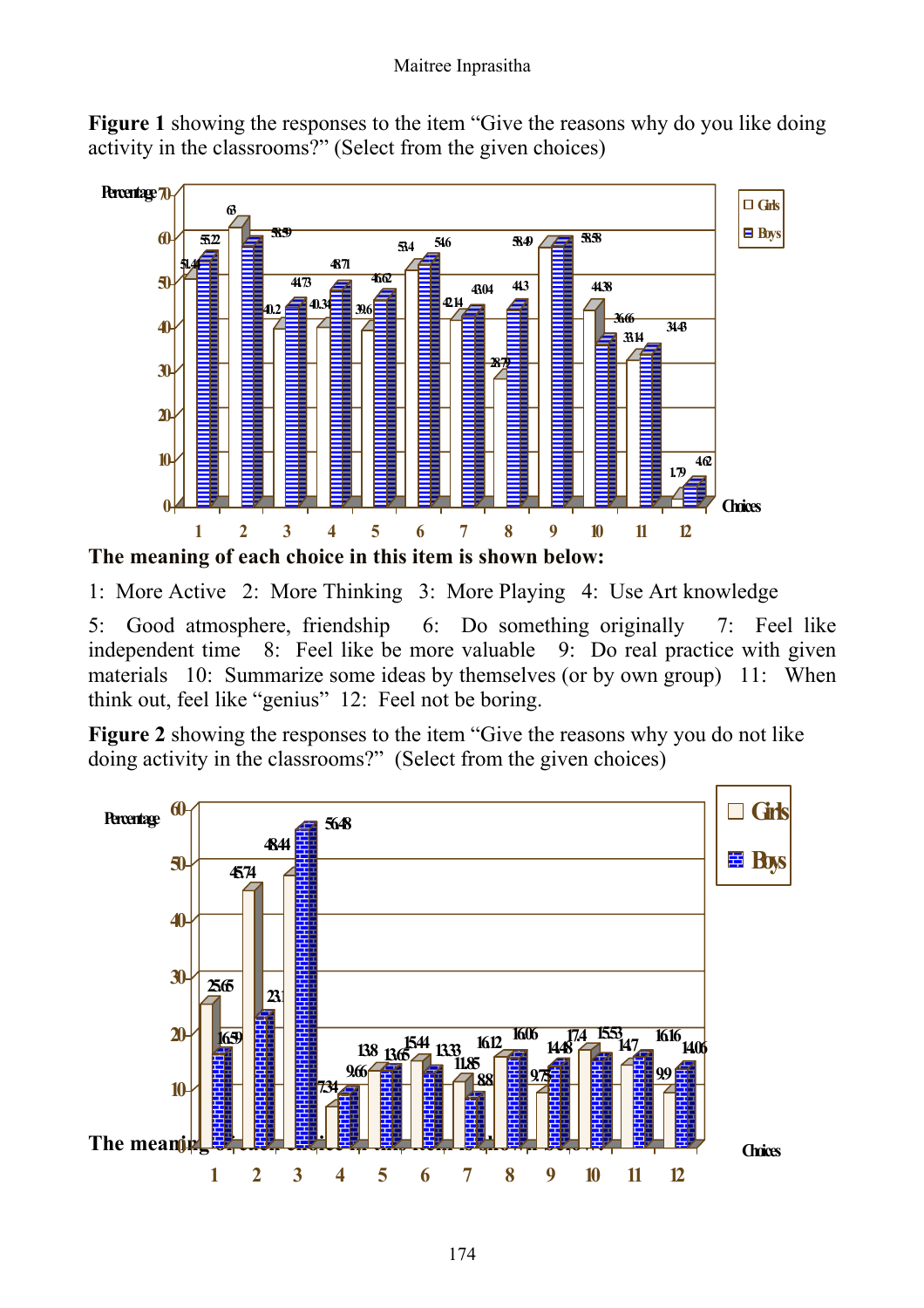1: Boring 2: Quite not understand questions or direction clearly 3: Feel that loudly Classrooms 4: Do not like working in group 5: Do not like someone in own group 6: Quite difficult activity 7: Do not know "to do for what" 8: Cannot conclude or connect ideas in activities 9: Feel that do not learn the same things as friends do in other classes 10: Do not know what to do to answer "the why how questions" 11: Teachers cannot observe all students 12: Time restricted.

Figure 1 and 2 shows a very high consistency that most of the school students like doing activity in the classrooms using Open-Approach method of teaching. The percentage of 2nd choice in figure 1 proved evidence that this kind of classroom activity enhancing the students to think than they used to be.

**Figure 3** showing the responses to the item "Explain in what issues you change in positive way?" (Select from the given choices)



#### **The meaning of each choice in this item is shown below:**

1: More reasonable 2: More skillful in observation 3: More cooled-heart

4: Know how to work cooperatively 5: Dare to ask question 6: Dare to argue according to their own thinking 7: Dare to reject what they do not accept 8: Better communication with friends 9: Know how to solve problems in a variety of ways 10: More connected knowledge networking 11: More enthusiasm 12: Better achievement.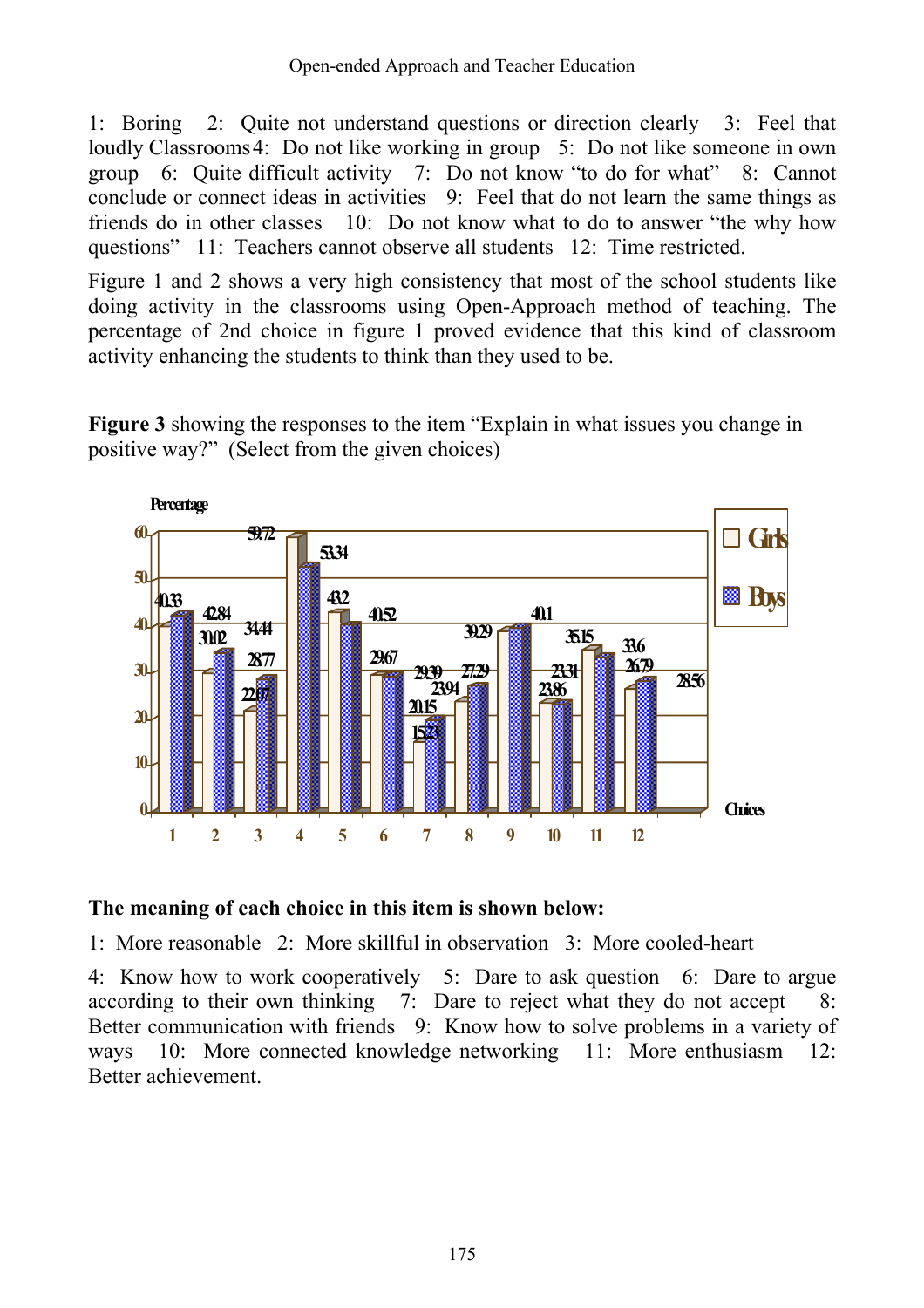



#### **The meaning of each item is shown below:**

1: Do not use the fullest ability or capacity 2: Lose confidence because of rejection of group 3: Friends or teacher dominate ideas 4: Inert 5: Being bored with maths than before 6: Tension and anxiety 7: Worse achievement 8: Quite show off 9: Feel not belong to group 10: Others (not friendship)

The responses to the items 3-4 mentioned above shows in what way the school students recognize their learning experiences. Choice 4 in figure 3 is the most interesting one. Nearly 60 percents of the school students learned how to work cooperatively. This situation sharply contrasts with the traditional classrooms in Thailand which mainly focusing on individual seat working.

From choice 9 in figure 4, since there is nearly 30 percents of the students who feel anxious, it is worthwhile to be concerned with this issue if we plan to expand the implementation of open-approach and lesson study in the future.

## **CONCLUSION**

The project provides many ideas on professional development. The line between programs for student teachers and in-service teachers is blurred. It is worthwhile to conceive that programs for professional development should start in earlier years of teacher education programs. So far, lesson study approach started to have a great